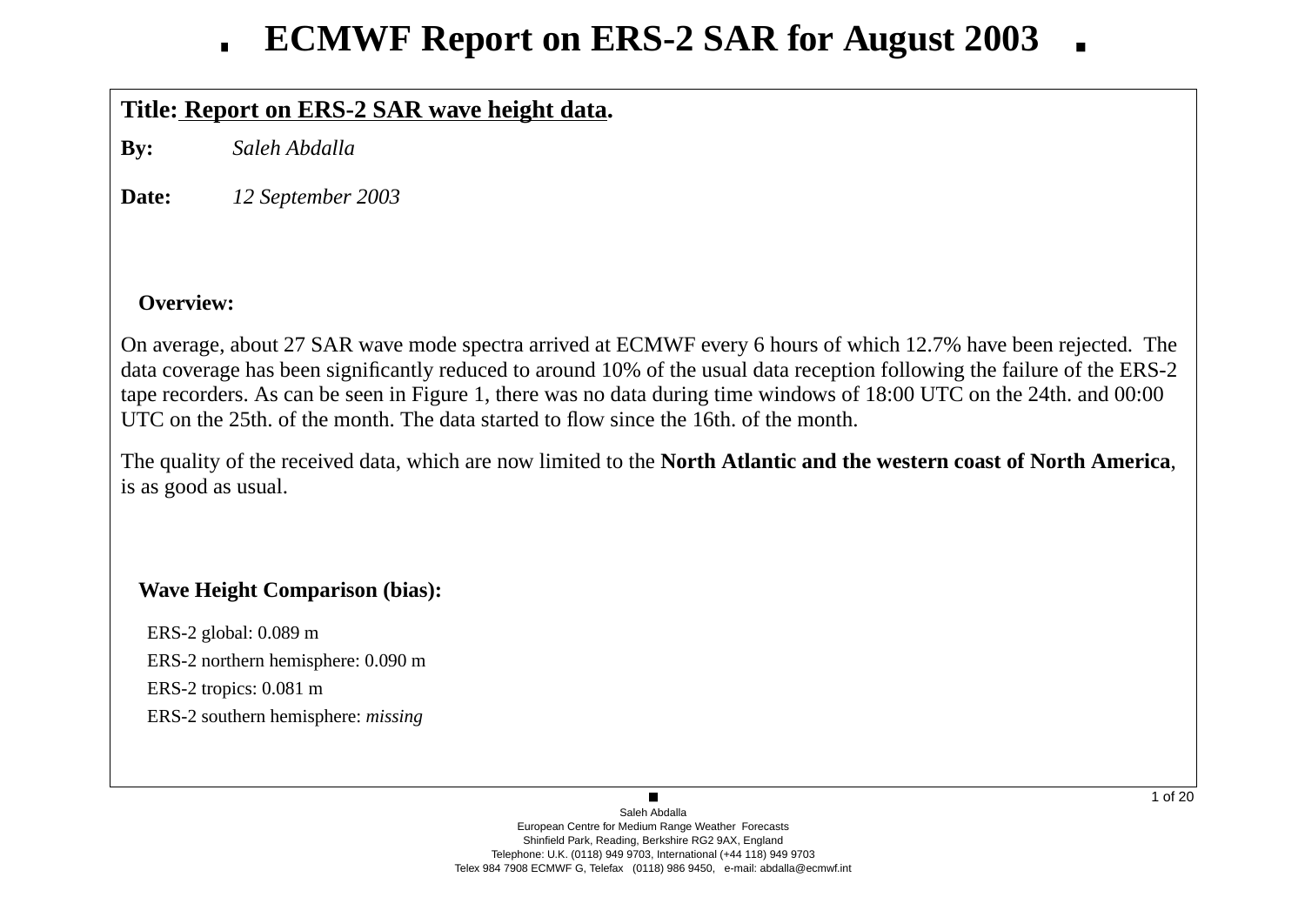### **Remarks:**

- **•** The SAR worked normally this month.
- **•** According to ESA (EOHelp message of 4 July 2003), the recording capabilities of ERS-2 are declared permanently una vailable following the failure of the ERS-2 tape recorder on 22 June 2003. The ERS-2 tape recorders were used to record the ERS-2 Lo w Rate mission globally for a period of 8 years of continuous acquisition. The global co verage is, therefore, discontinued. The ERS-2 Low Rate mission will be continued within the visibility of ESA ground stations o ver Europe, North Atlantic, the Arctic and western North America. ESA has the intention to extend the co verage of the Real Time Low Rate acquisition o ver the North Atlantic in the near future.

## **Definitions:**

Four new integrated parameters are used to compare the SAR and the model spectra. These parameters are:

1. The mean wave period based on the '-1*th*.' moment (*m*<sub>-1</sub>) defined as:

$$
T_{-1}=m_{-1}/m_0
$$

where  $m_0$  and  $m_{-1}$  are the zeroth and the '-1*th*.' moments of the wave spectrum with the *n-th*. moment, in general, is defined as:

$$
m_n = \int d\theta \int df \cdot f^n \cdot F(f, \theta)
$$

*F* is the wave spectrum in frequency, *f*, - direction space. The comparison between ECMWF model and SAR mean wave periods for the whole month is given in Figure 7.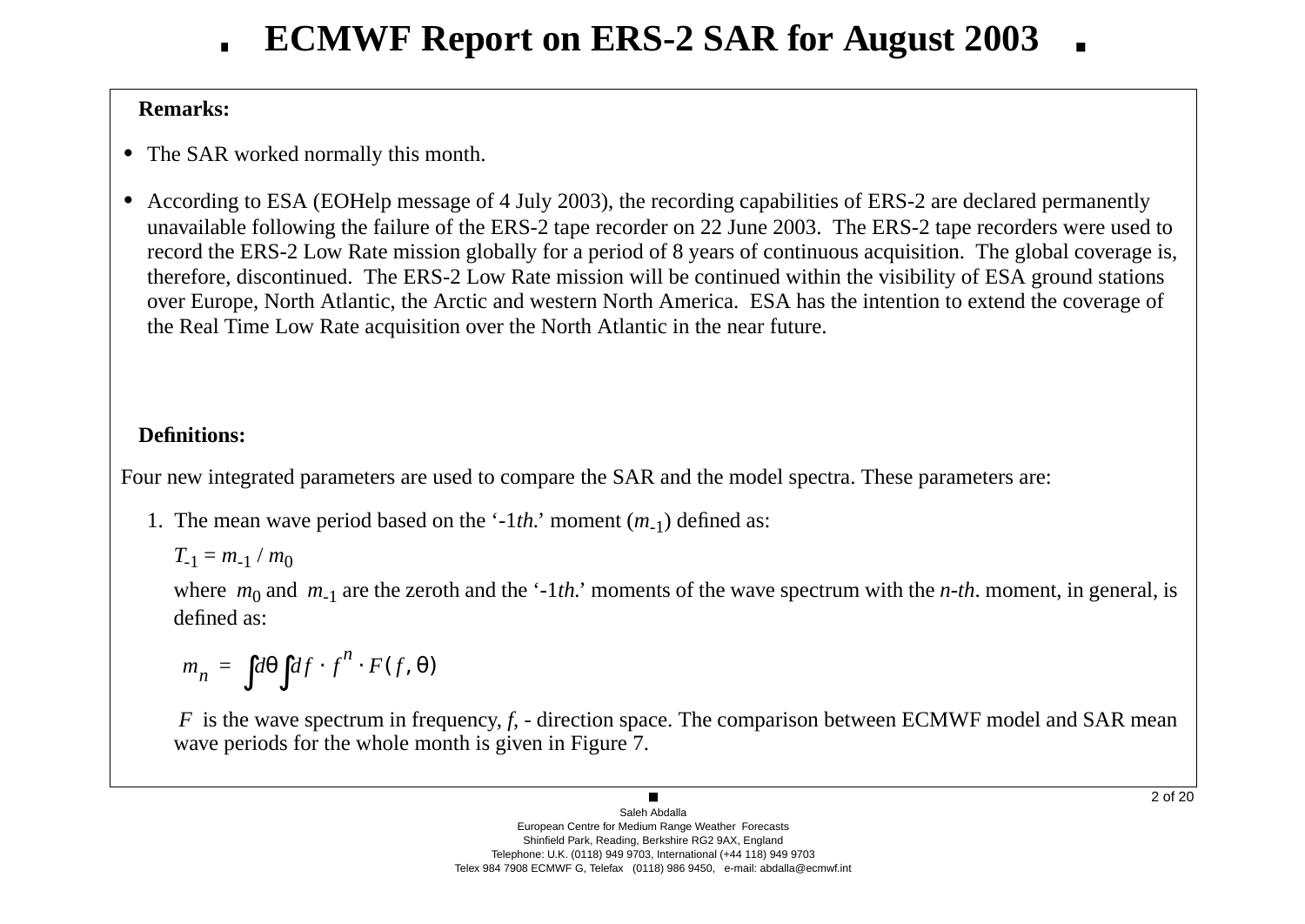2. The w a ve directional spread defined as:

$$
\sigma = \sqrt{2[1 - r_1(f)]}
$$
  
\n
$$
r_1(f) = \int df \int d\theta \cdot F(f, \theta) \cdot \cos[\theta - \varphi(f)]
$$
  
\n
$$
\varphi(f) = \operatorname{atan} \left\{ [\int d\theta \cdot F(f, \theta) \cdot \sin(\theta)] / [\int d\theta \cdot F(f, \theta) \cdot \cos(\theta)] \right\}
$$

The comparison between ECMWF model and SAR wave directional spread values for the whole month is given in Figure 8.

3. The mean w a ve propagation direction defined as:

$$
\varphi = \operatorname{atan} \left\{ [\int df \int d\theta \cdot F(f, \theta) \cdot \sin(\theta)] / [\int df \int d\theta \cdot F(f, \theta) \cdot \cos(\theta)] \right\}
$$

The comparison between ECMWF model and SAR mean wave propagation directions for the whole month is given in Figure 9.

4. The spectral peakedness parameter of Goda ( *Q* <sup>p</sup>) defined as:

$$
Q_p = 2m_0^{-2} \int d\theta \int df \cdot f \cdot F^2(f, \theta)
$$

The comparison between ECMWF model and SAR spectral peakedness (or roughly, spectral narrowness) values for the whole month is gi ven in Figure 10.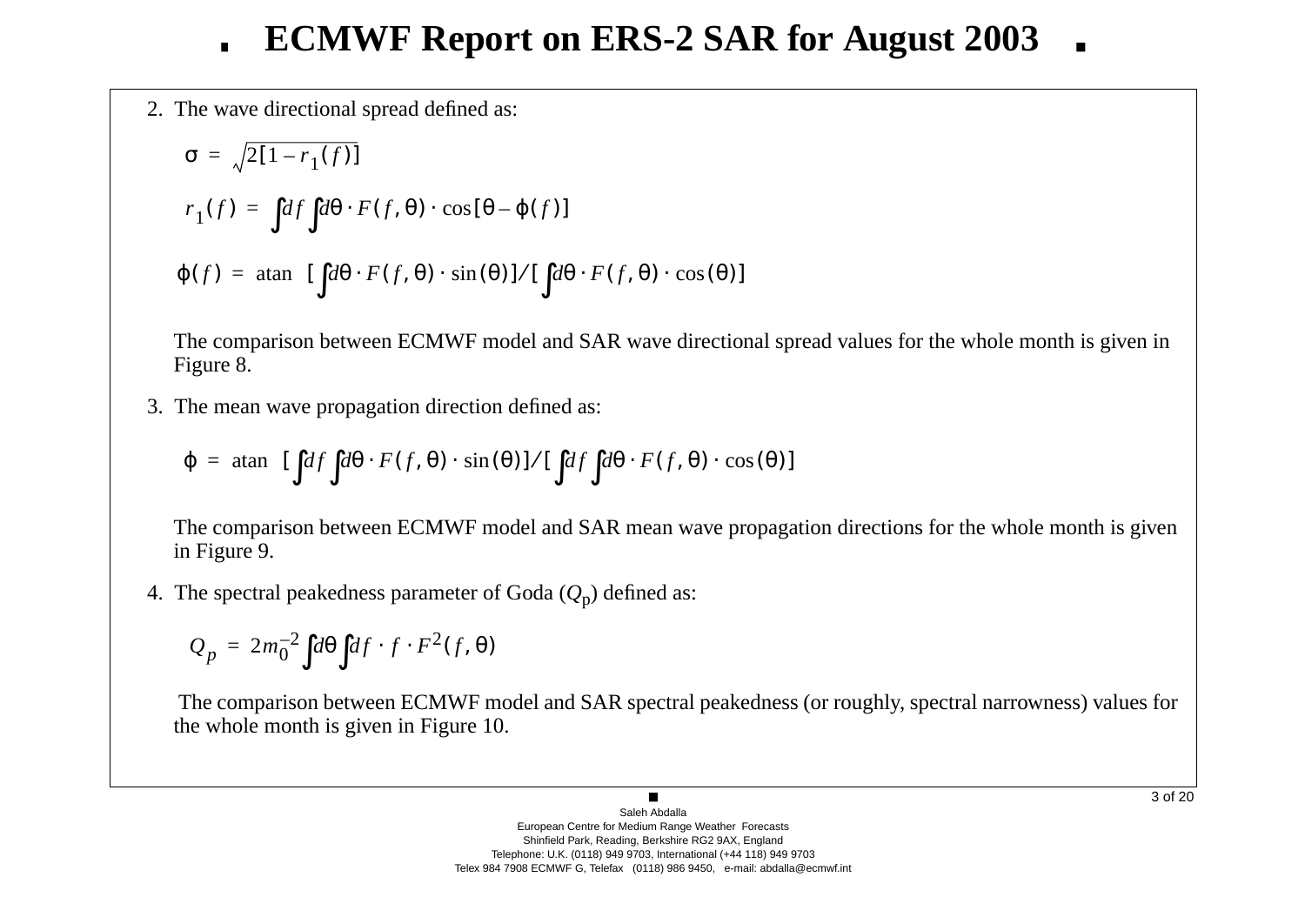### **Figure captions:**

Figure 1: Time series of data reception for ERS-2 Altimeter data for August 2003.

Figure 2: Comparison of ECMWF wave height results with ERS-2 SAR wave height data for August 2003 (global).

Figure 3: Comparison of ECMWF wave height results with ERS-2 SAR wave height data for August 2003 (northern hemisphere)

Figure 4: Comparison of ECMWF wave height results with ERS-2 SAR wave height data for August 2003 (tropics)

Figure 5: Comparison of ECMWF wave height results with ERS-2 SAR wave height data for August 2003 (southern hemisphere)

Figure 6: ERS-2 SAR wave heights: Timeseries of bias (ERS-2 - model) and scatter index (SI).

Figure 7: Comparison of ECMWF mean wave periods with ERS-2 SAR mean wave periods for August 2003 (global).

Figure 8: Comparison of ECMWF wave directional spread with that of ERS-2 SAR for August 2003 (global).

Figure 9: Comparison of ECMWF mean wave directions with those of ERS-2 SAR for August 2003 (global).

Figure 10: Comparison of ECMWF wave peakedness factor with that of ERS-2 SAR for August 2003 (global).

Figure 11: ERS-2 SAR wave heights: Timeseries of daily bias (ERS-2 - model) for the past year.

Figure 12: ERS-2 SAR wave heights: Timeseries of daily root mean square difference (RMSE) for the past year.

Figure 13: Comparison between SAR and ECMWF "2-second wave-period interval equivalent wave heights" for August 2003 (global).

Figure 14: Comparison between SAR and ECMWF "2-second wave-period interval equivalent wave heights" for August 2003 (n. hem.).

Figure 15: Comparison between SAR and ECMWF "2-second wave-period interval equivalent wave heights" for August 2003 (tropics).

Figure 14: Comparison between SAR and ECMWF "2-second wave-period interval equivalent wave heights" for August 2003 (s. hem.).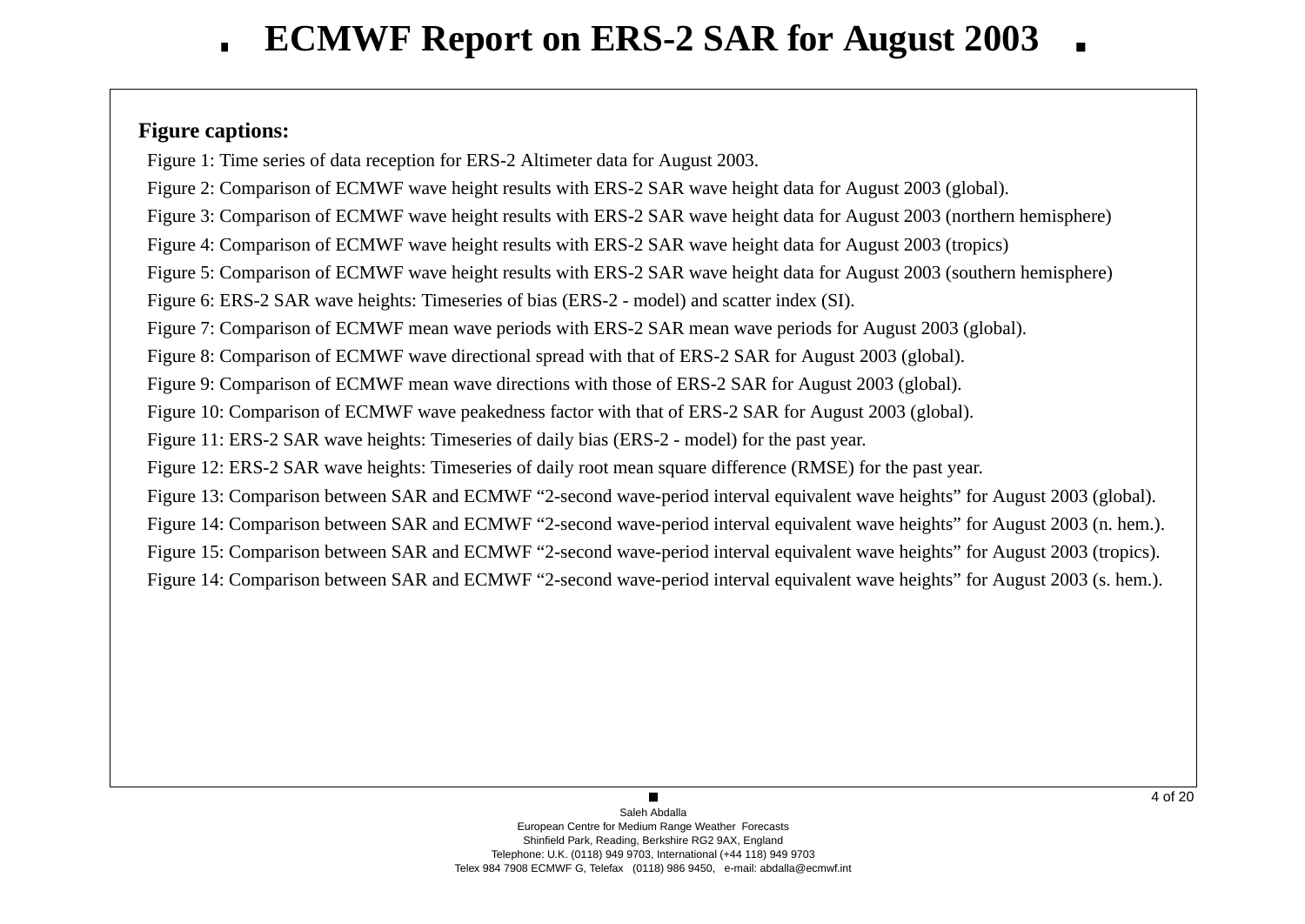

European Centre for Medium Range Weather Forecasts Shinfield Park, Reading, Berkshire RG2 9AX, England Telephone: U.K. (0118) 949 9703, International (+44 118) 949 9703 Telex 984 7908 ECMWF G, Telefax (0118) 986 9450, e-mail: abdalla@ecmwf.int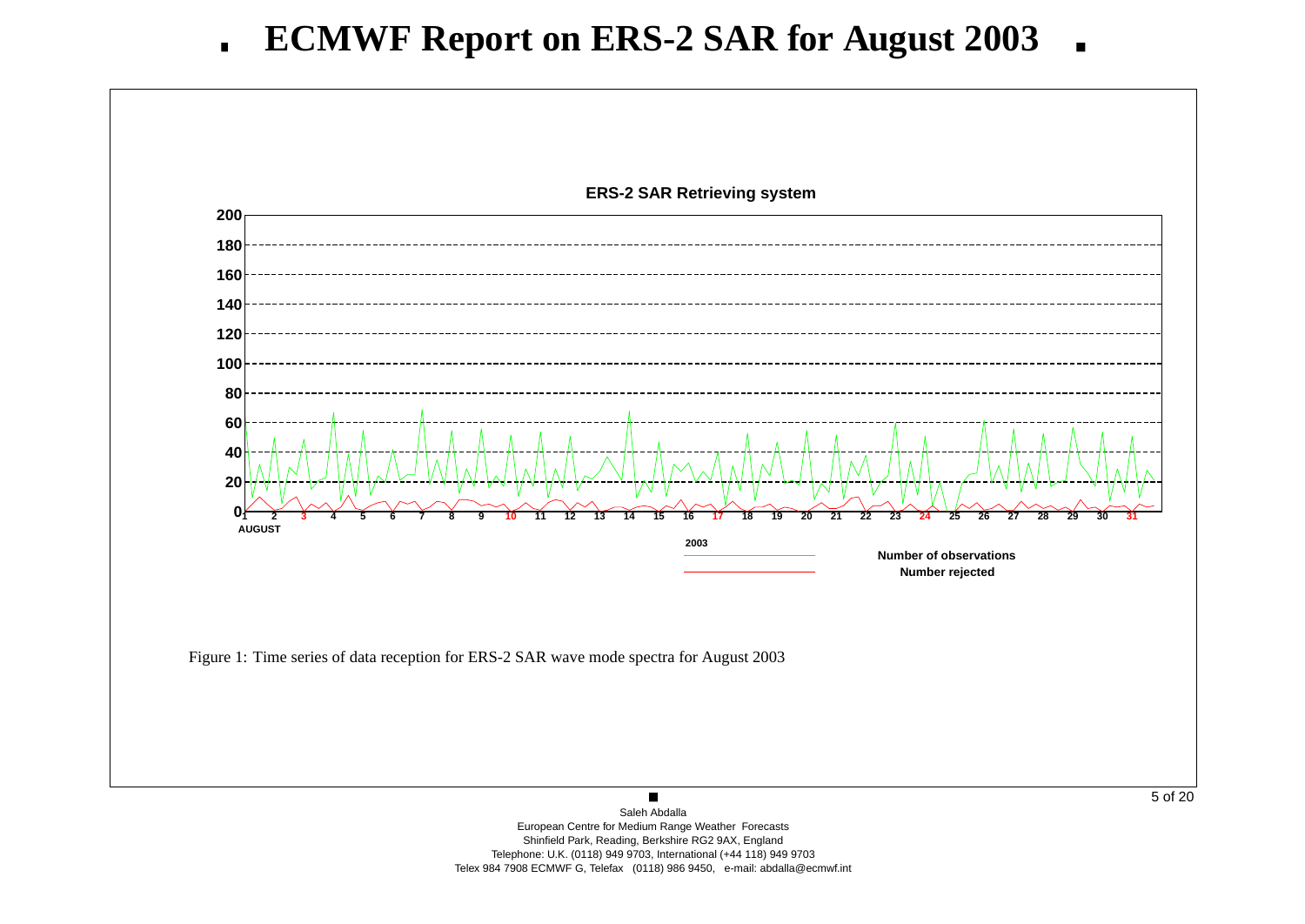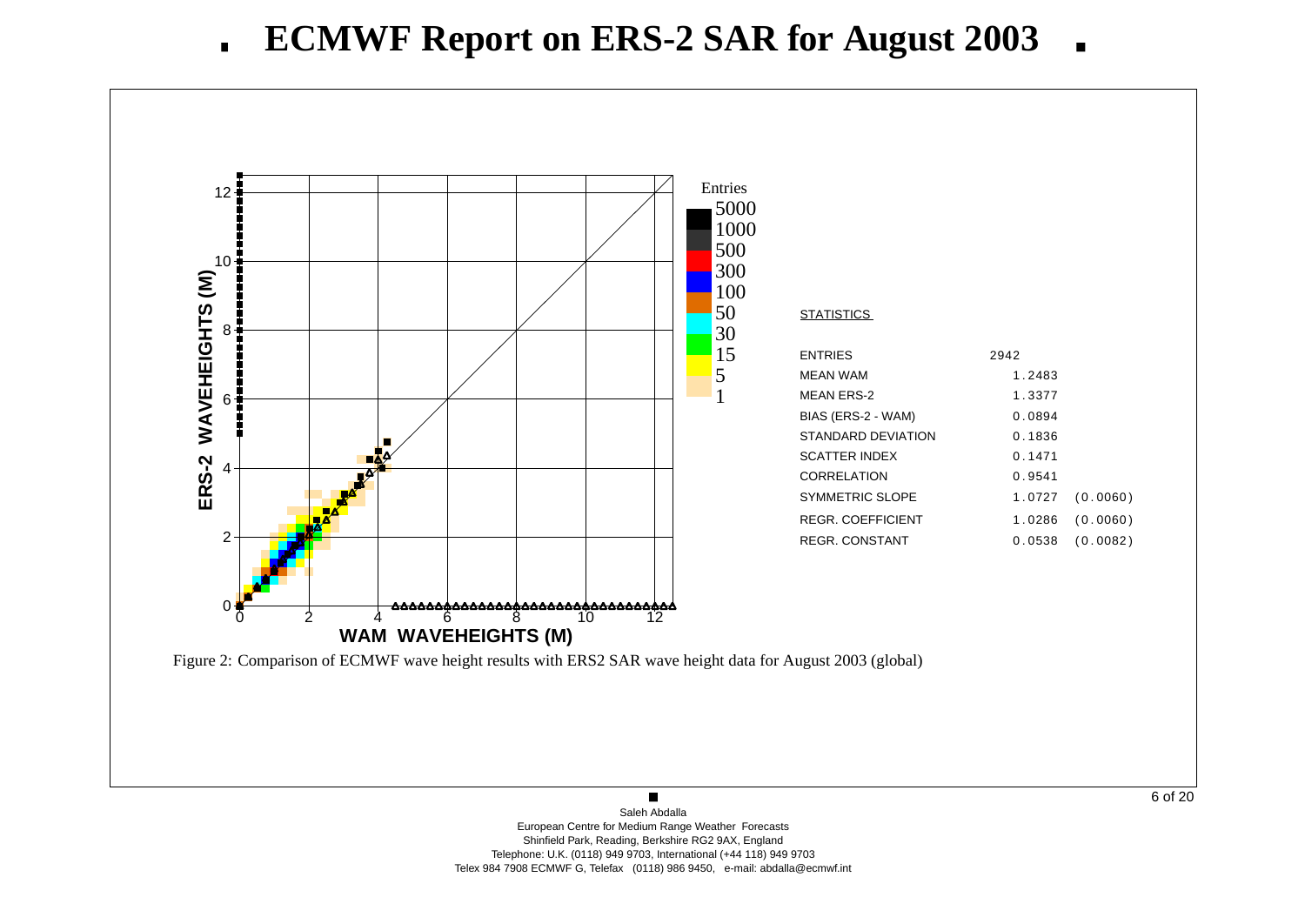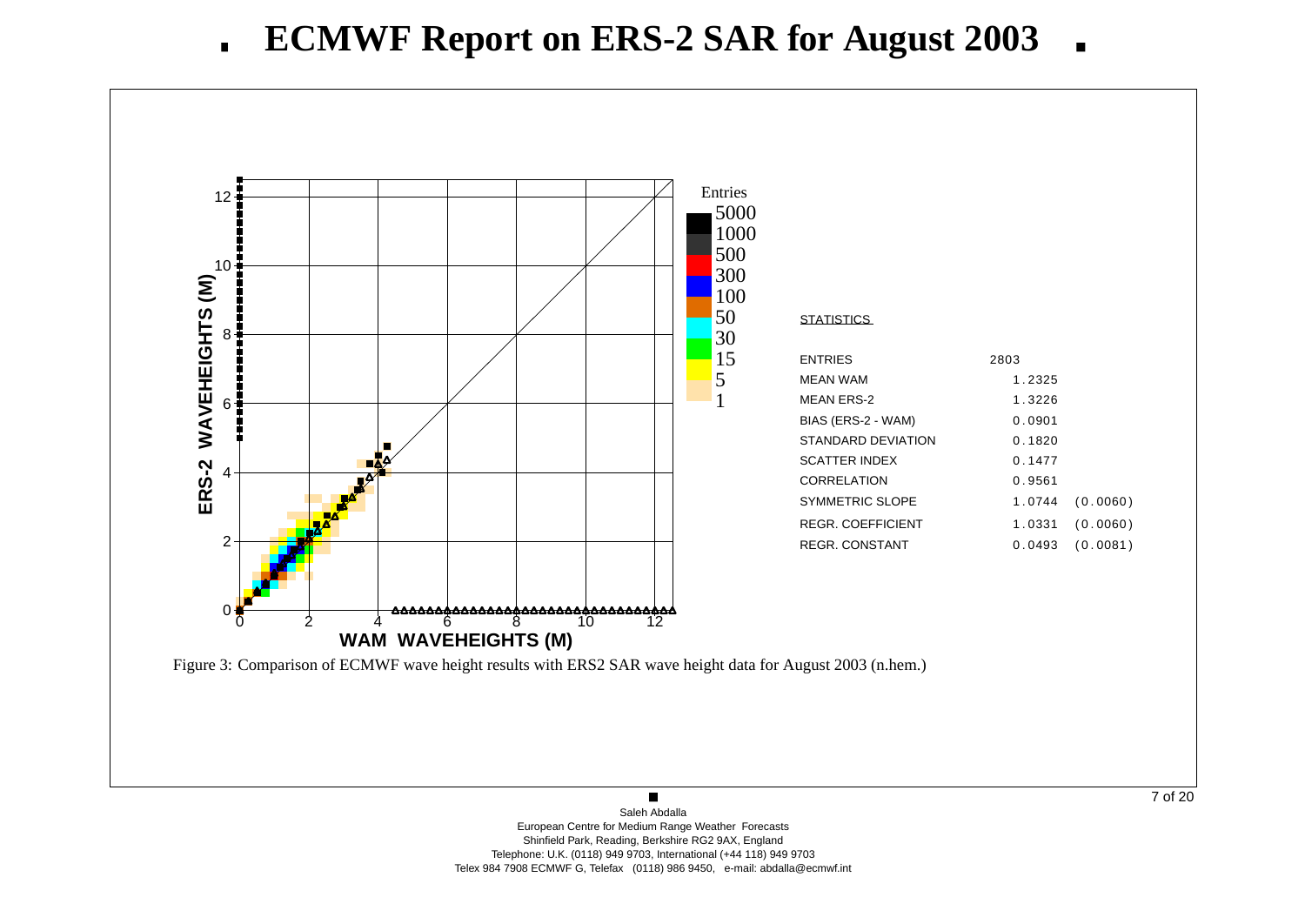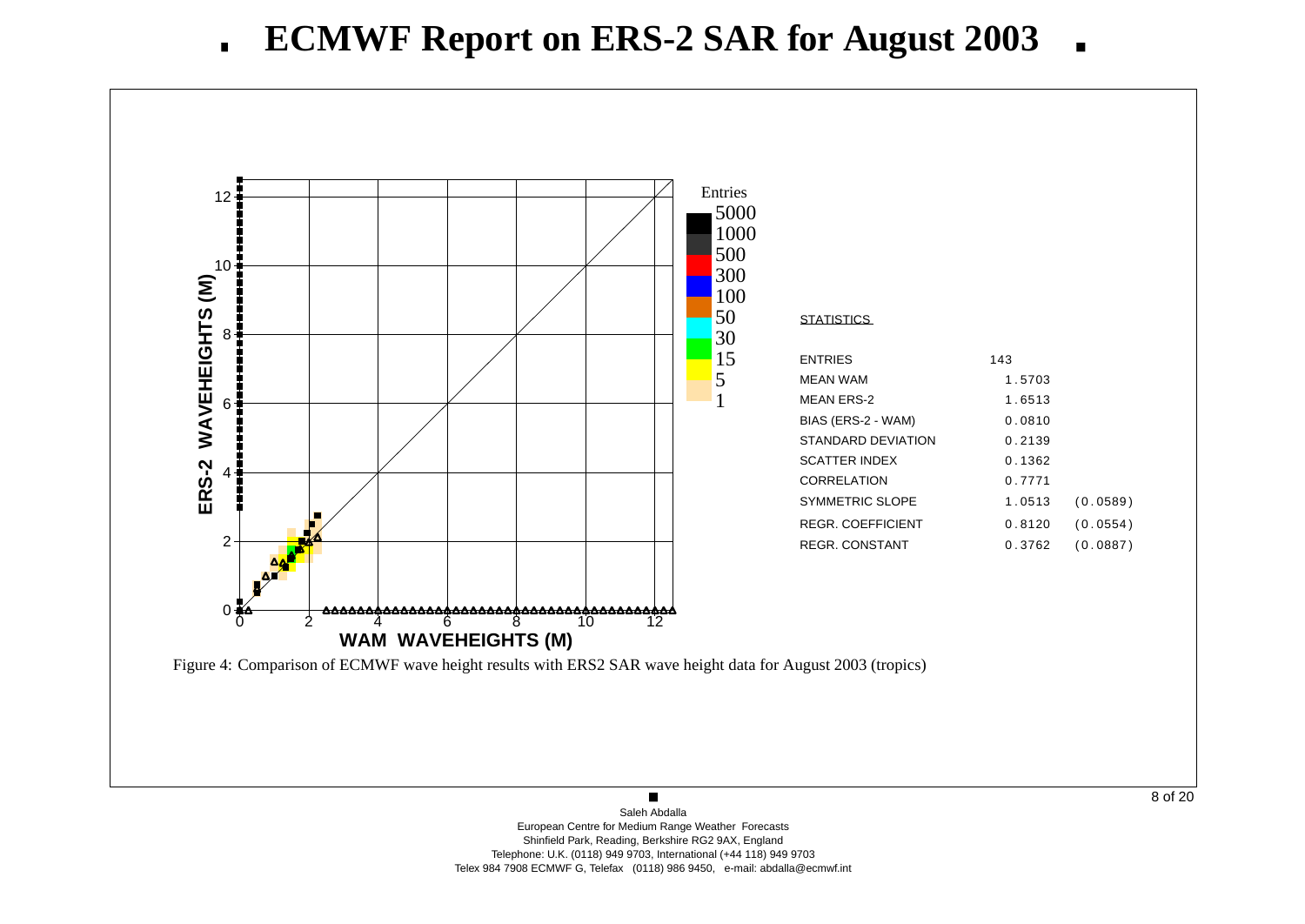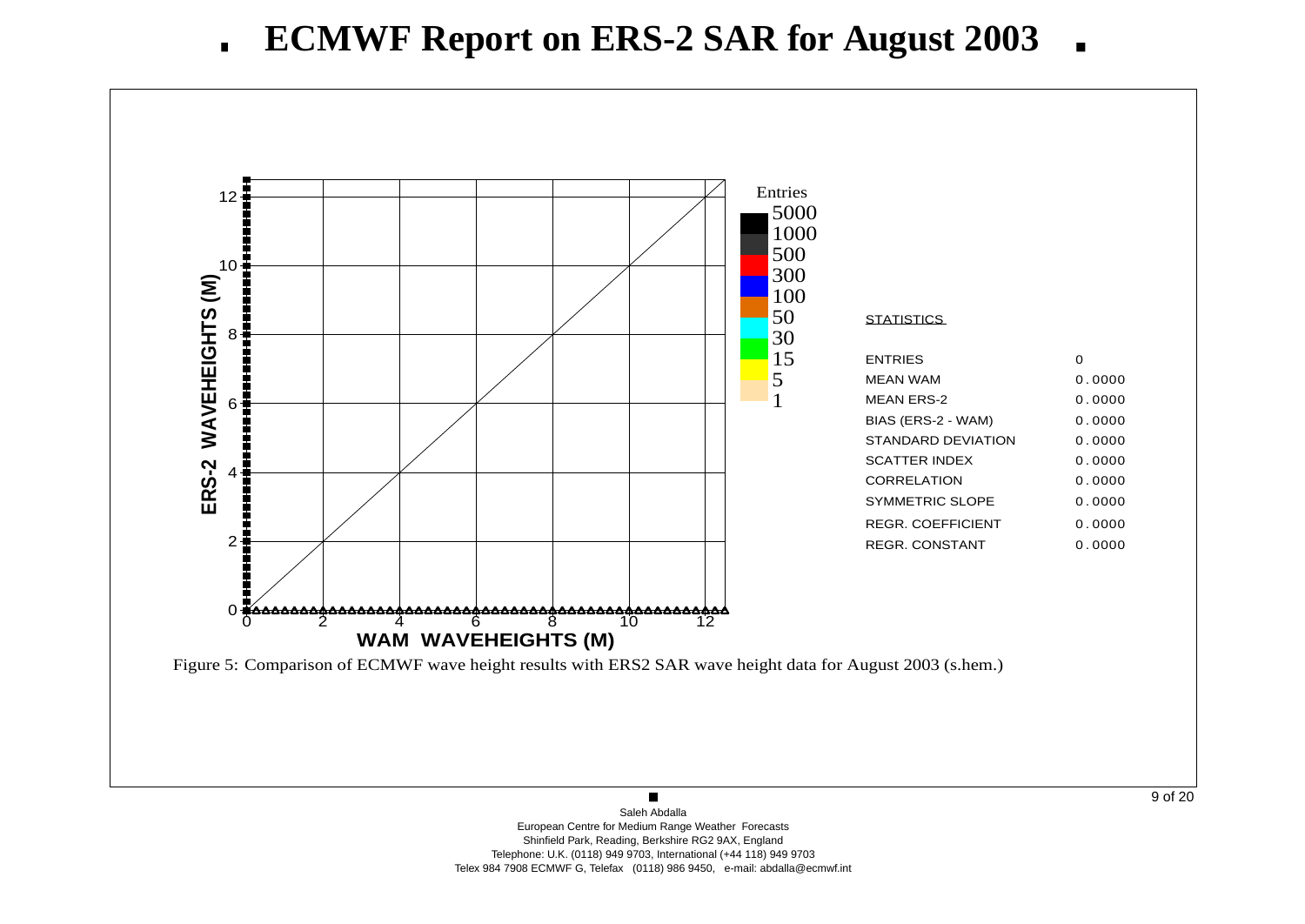**ECMWF Report on ERS-2 SAR for August 2003**  $\blacksquare$ 



Shinfield Park, Reading, Berkshire RG2 9AX, England Telephone: U.K. (0118) 949 9703, International (+44 118) 949 9703 Telex 984 7908 ECMWF G, Telefax (0118) 986 9450, e-mail: abdalla@ecmwf.int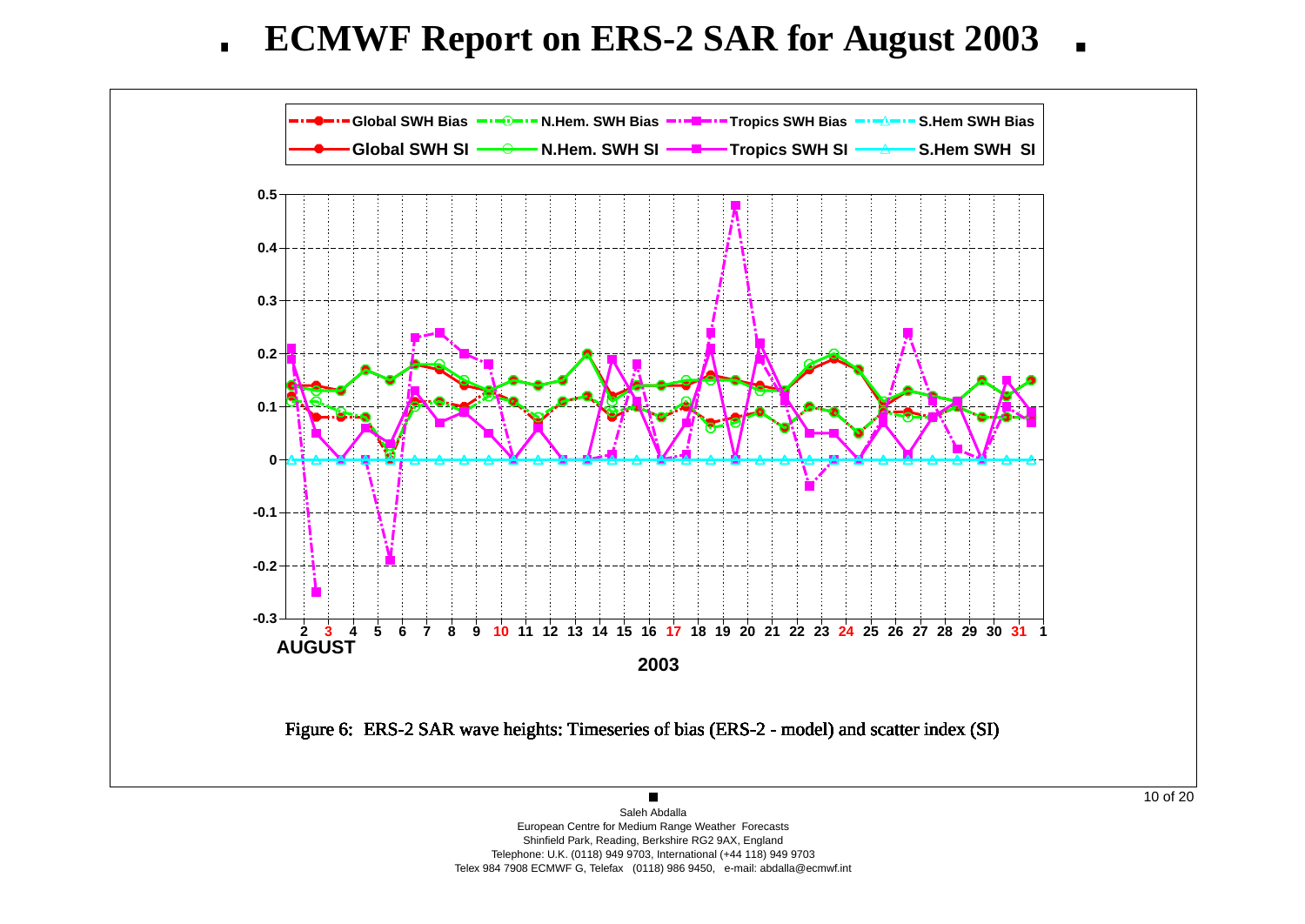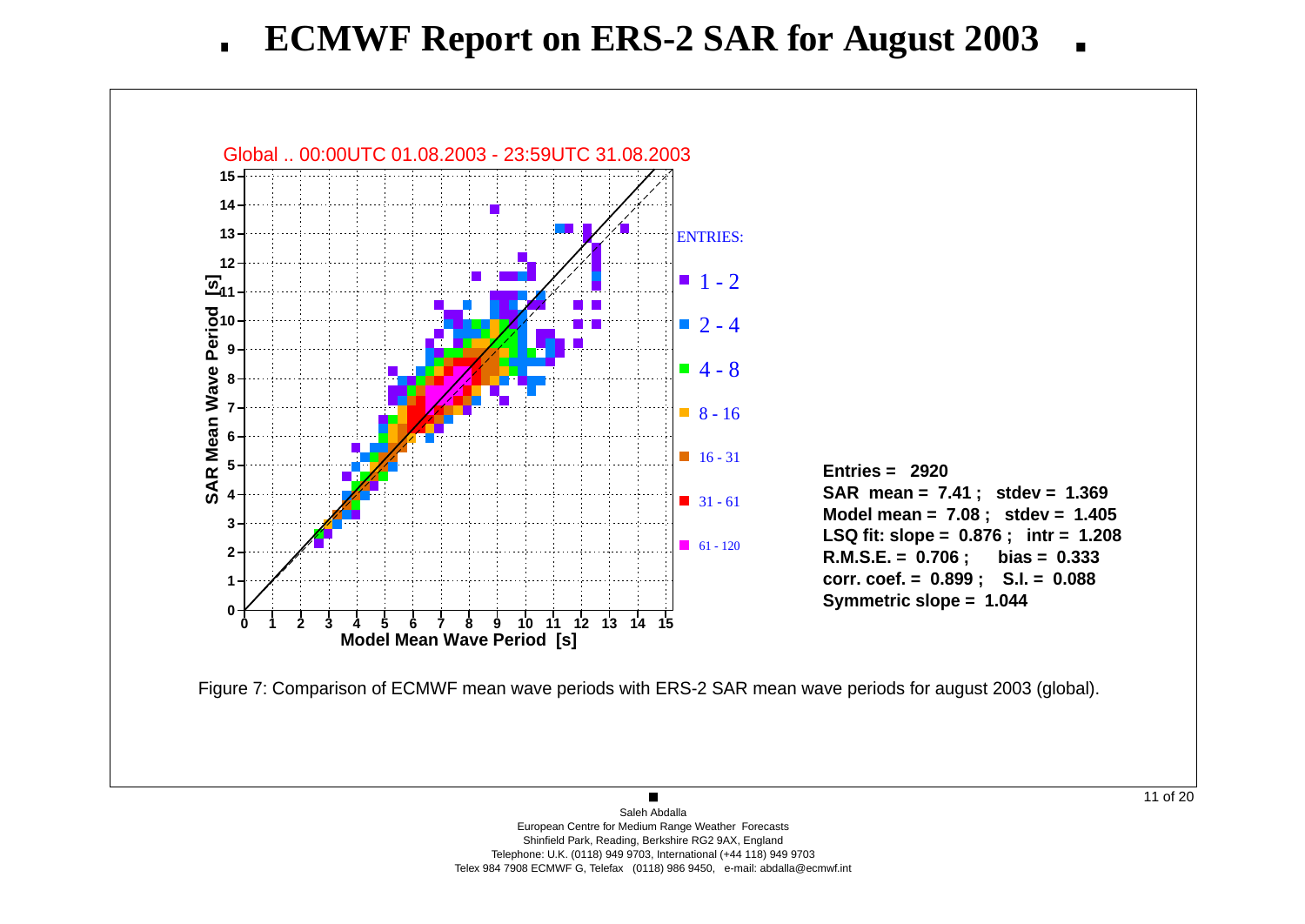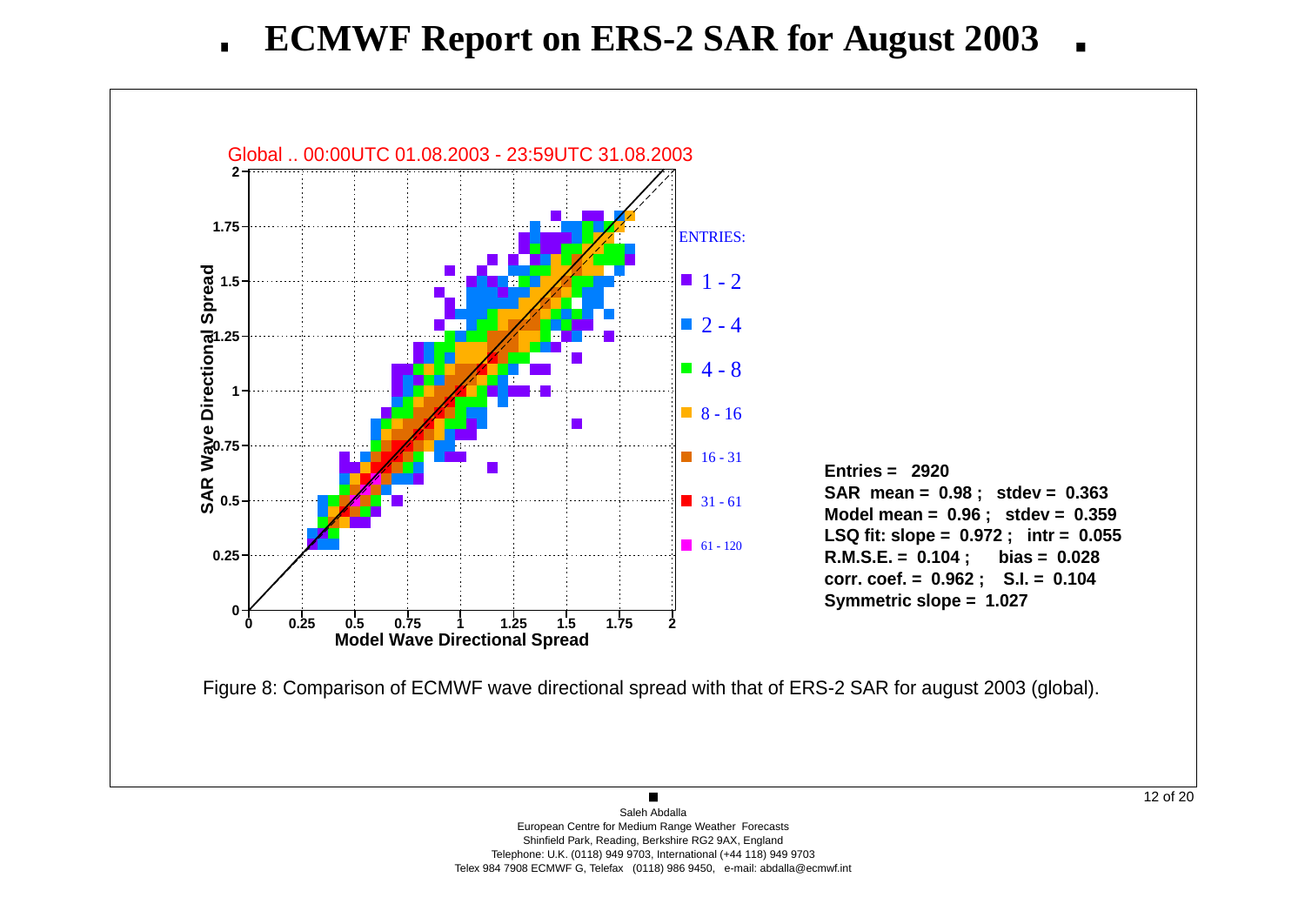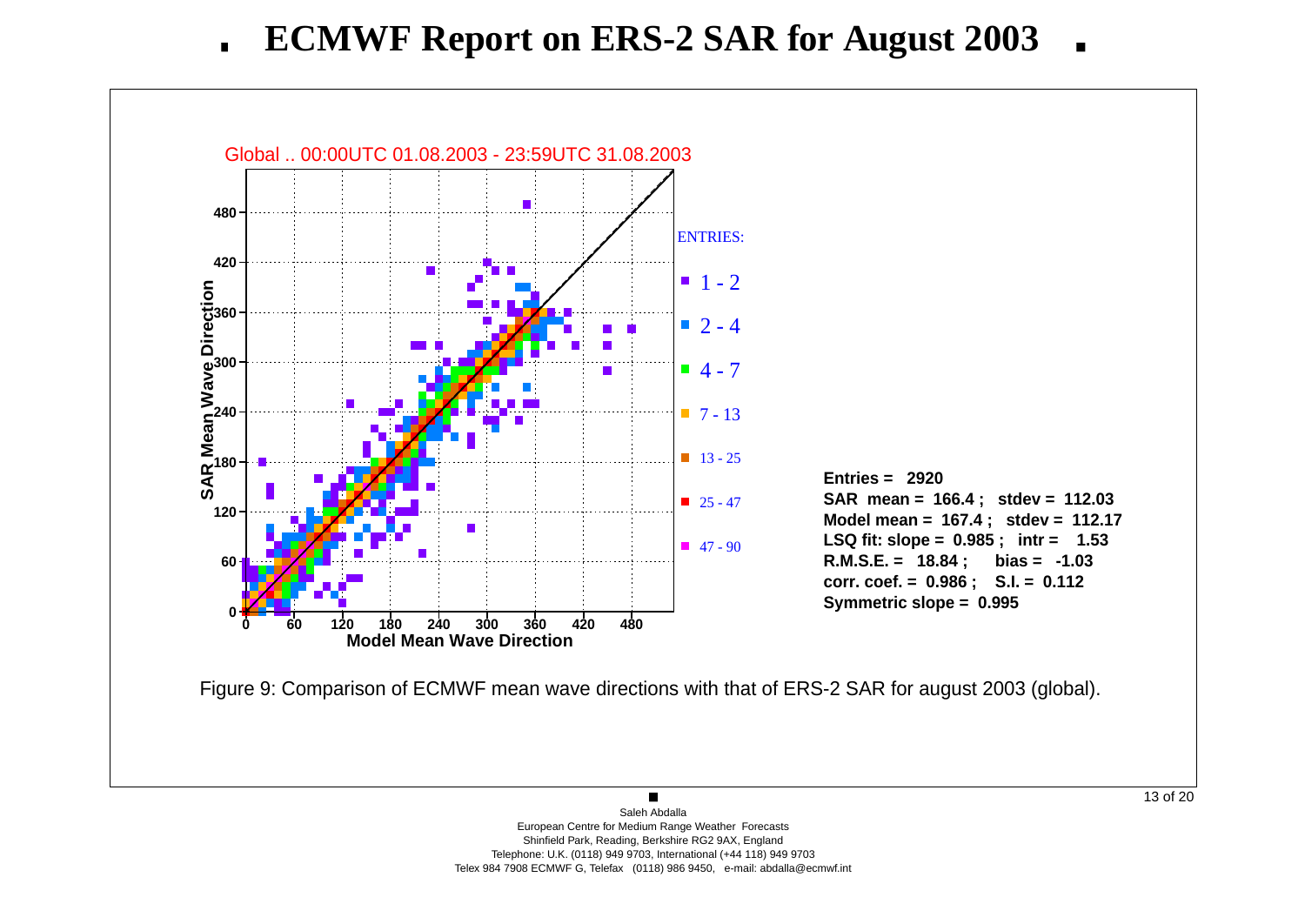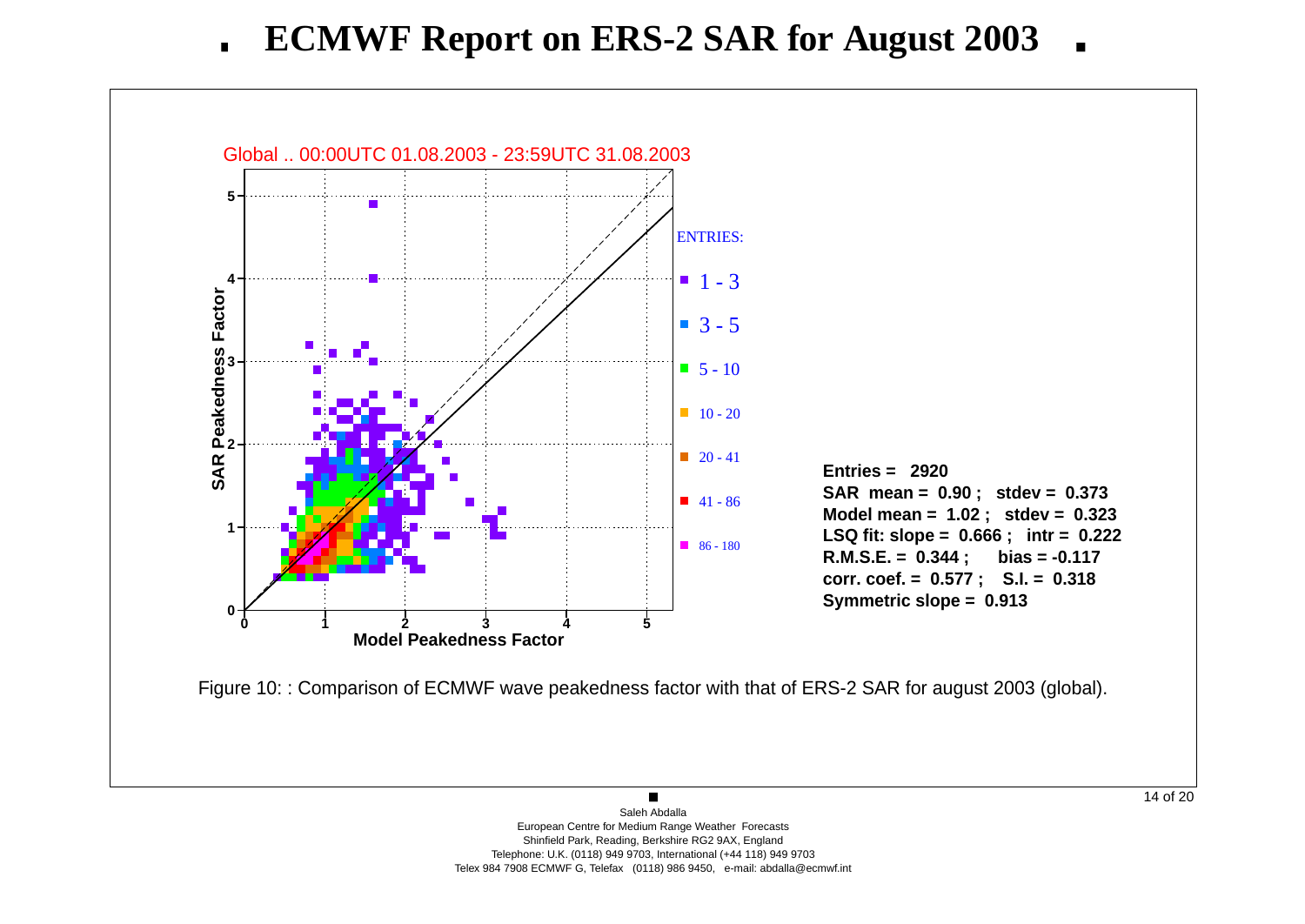

European Centre for Medium Range Weather Forecasts Shinfield Park, Reading, Berkshire RG2 9AX, England Telephone: U.K. (0118) 949 9703, International (+44 118) 949 9703 Telex 984 7908 ECMWF G, Telefax (0118) 986 9450, e-mail: abdalla@ecmwf.int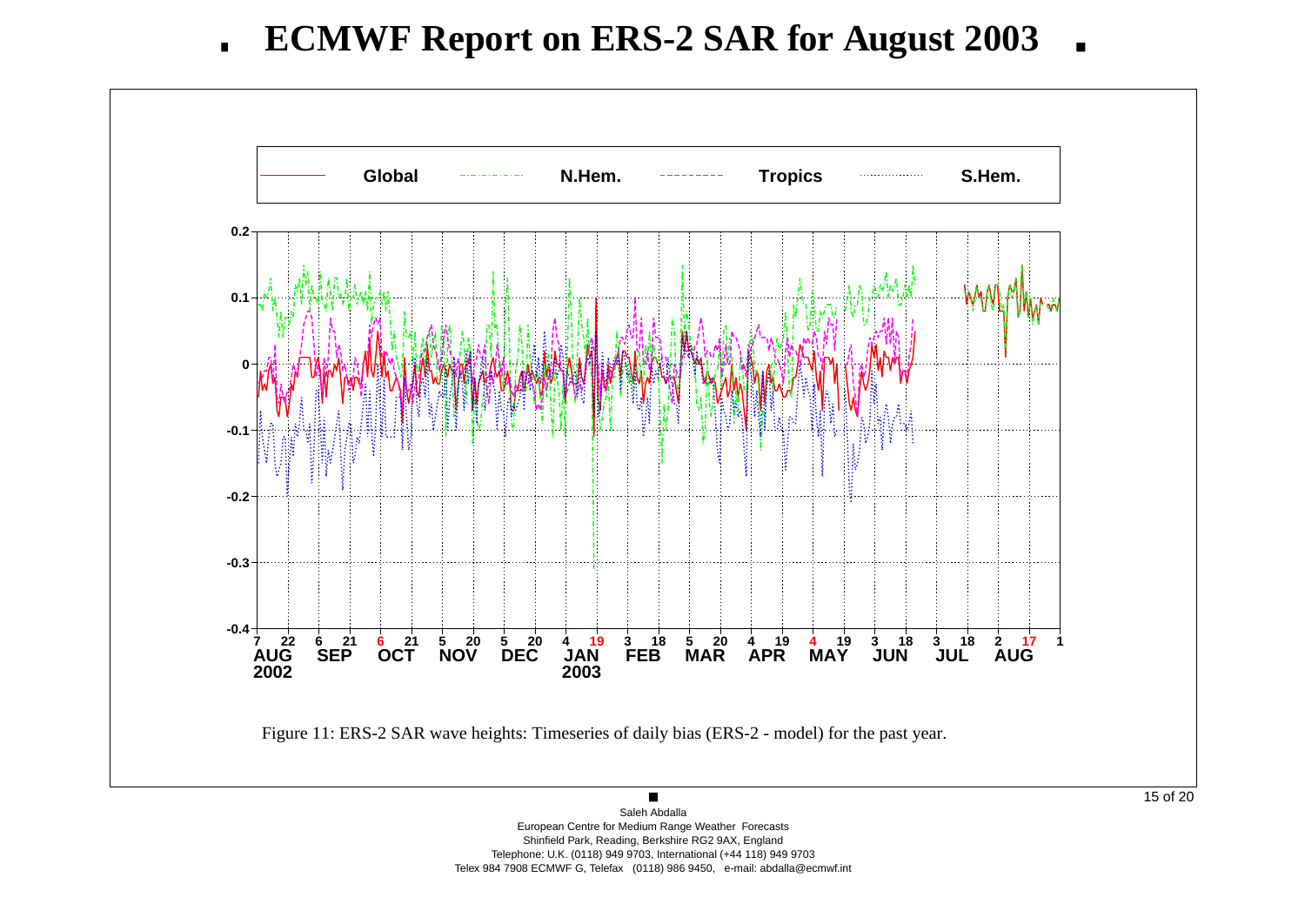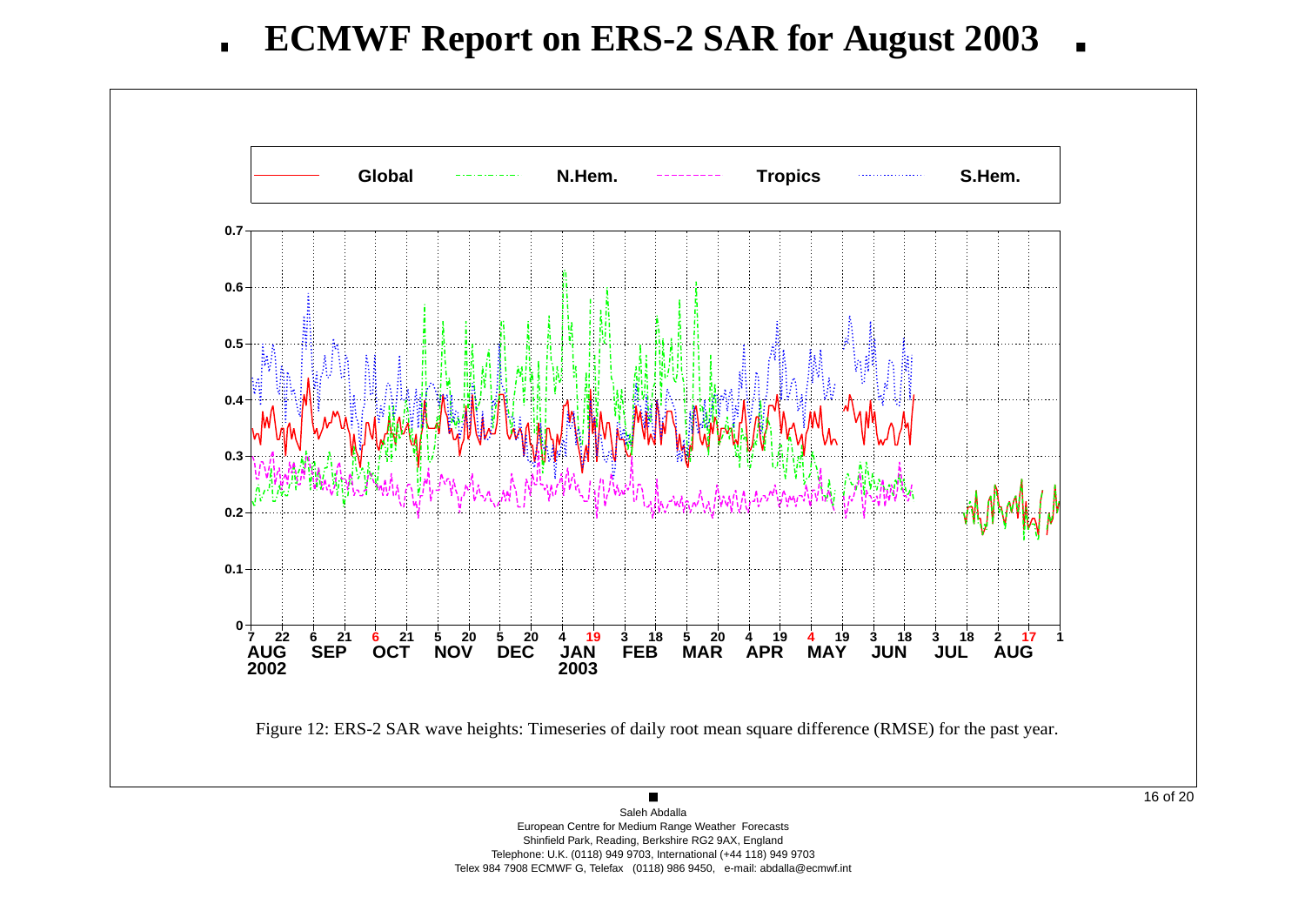**ECMWF Report on ERS-2 SAR for August 2003**  $\mathbf{r}$  $\blacksquare$ 

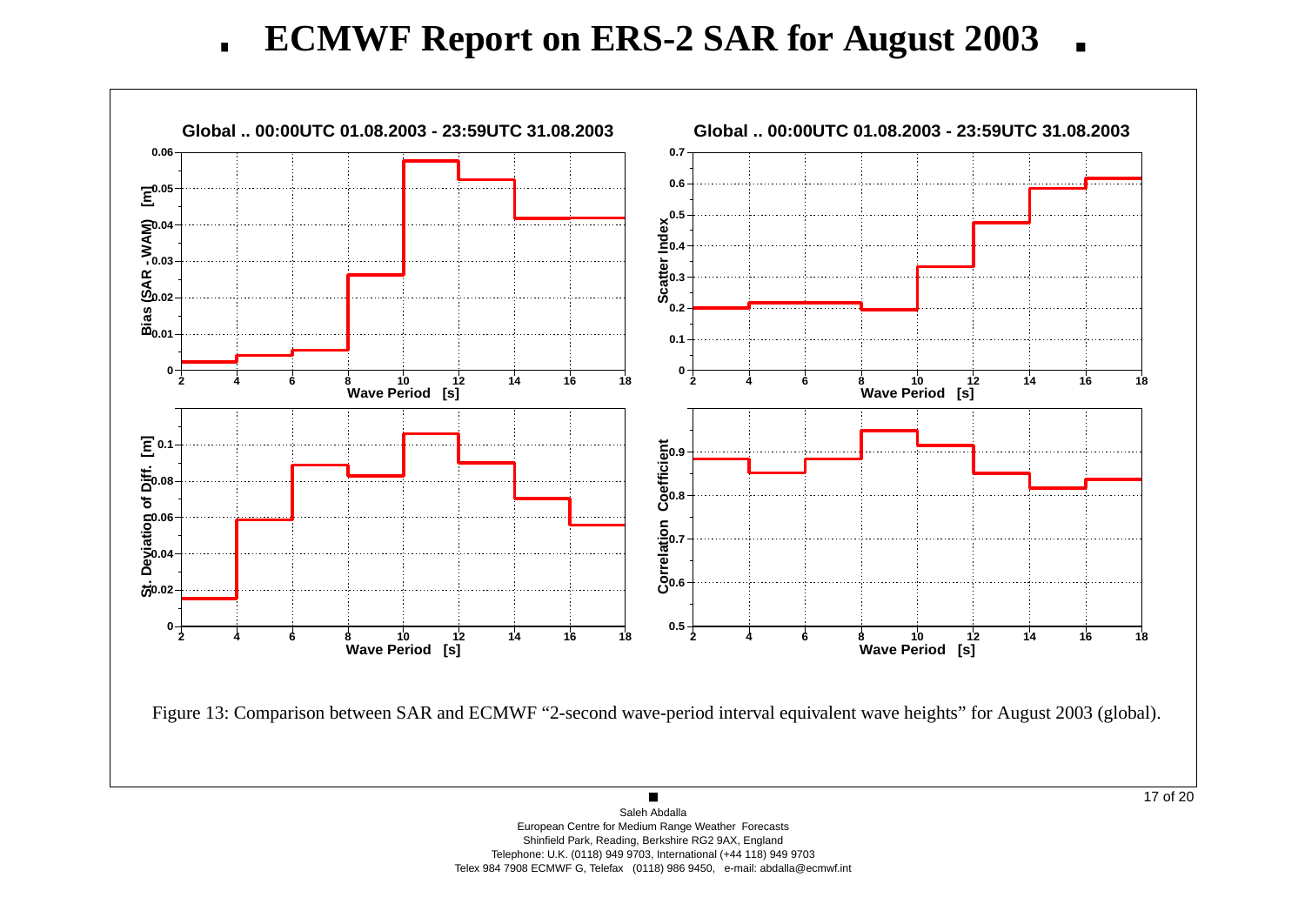**ECMWF Report on ERS-2 SAR for August 2003**  $\mathbf{r}$  $\blacksquare$ 

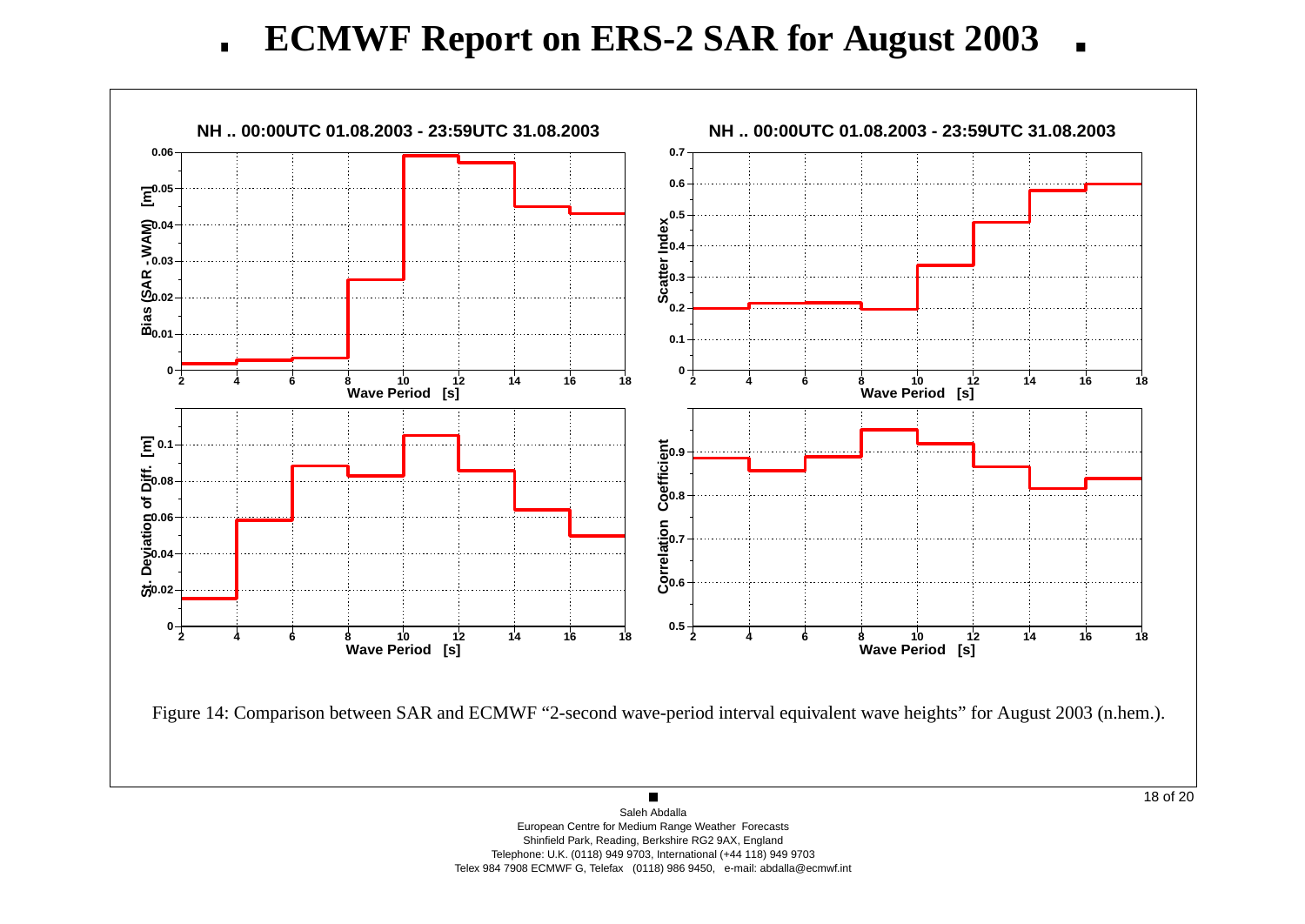**ECMWF Report on ERS-2 SAR for August 2003**  $\mathbf{r}$  $\blacksquare$